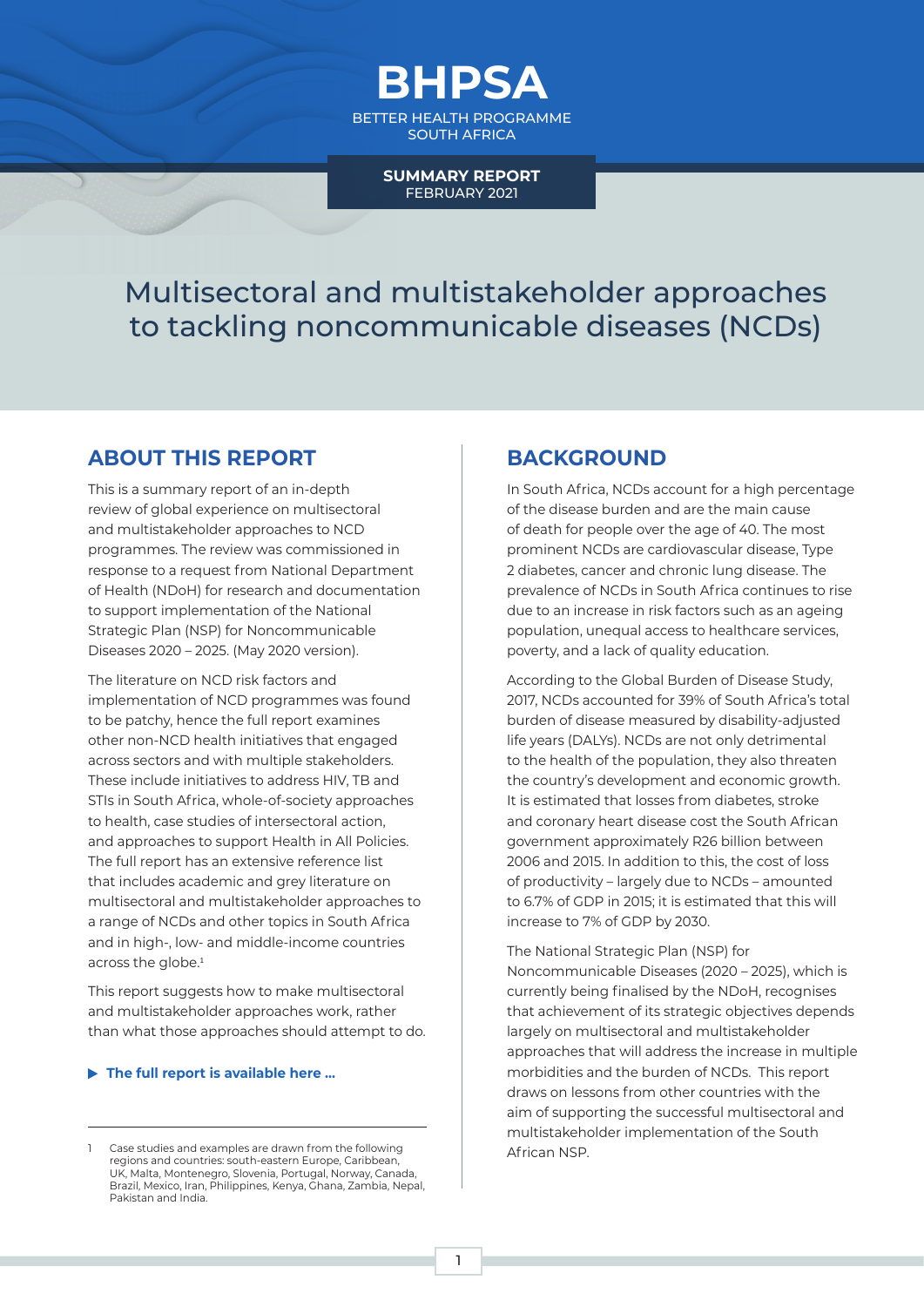# **MULTISECTORAL APPROACHES TO NCDs**



BHPSA engaged a team of academics to review global experience of managing NCD policy and programming



#### **WHAT WORKED?**

■ Including all government departments, the private sector, civil society and other partners

SOUTH AFRICA

- Different coordinating mechanisms for different issues and stakeholders
- Low-level operational plans for joint implementation and engaging local structures
- Strategies to avoid or manage stakeholders with a conflict of interest
- Targets and a joint monitoring process
- Monitoring and reporting against global NCD indicators

## **OTHER SUCCESS FACTORS**

- High-level political leadership of the national coordinating mechanism
- Independence of government
- Accountability of partners
- A common vision
- Trust between stakeholders

## **WHAT WE LEARNED**

An examination of the experiences of other countries suggests several principles and factors that may be considered to strengthen the NCD response. The key lessons are summarised below.

#### **1. A multisectoral approach**

- There is a need to work with government and nongovernmental stakeholders beyond the health sector. This is because noncommunicable diseases arise from many factors outside the control of the health sector alone.
- The broader South African Government (SAG) has the potential to function as a regulator and catalyst to shape the national NCD effort and stakeholder involvement.
- There is a need to broker relationships and manage power differentials between stakeholders; significant time and resources must be committed to forming and leading new context-specific arrangements of partnership and collaboration.
- A key task is building and maintaining consensus across stakeholders to agree on a shared vision.

#### **2. Stakeholders**

The three main stakeholder groups that need to be part of the formal NCD response are:

**Government sectors outside the NDoH:** These include other government ministries, such as the Department of Basic Education (DBE), the Department of Social Development (DSD), the Department of Agriculture, Land Reform and Rural Development (DALRRD) and the Department of Trade, Industry and Competition (the dtic). This sector should also include parliamentarians and parliamentary committees, for example, the Portfolio Committee on Health. Some government ministries, however, may have conflicting views on economic growth versus social goals. The NDoH should endeavour to shape NCD health goals to address other sectoral goals.

- **Civil society groups (CSOs): CSOs play an** important role in advocacy, accountability and other functions like promoting gender equality and social inclusion. Although civil society groups are likely to be strongly incentivised to engage with the national NCD effort, some may face challenges in terms of their capacity and remit.
- **Private sector:** Many private sector stakeholders produce and sell products that drive and exacerbate NCDs. So, although private sector engagement is essential, it is important that individual stakeholder interests align with those of the NDoH, and stakeholders must be motivated to engage constructively. Some private sector organisations may have too much invested in commercial determinants of health to be constructive partners.